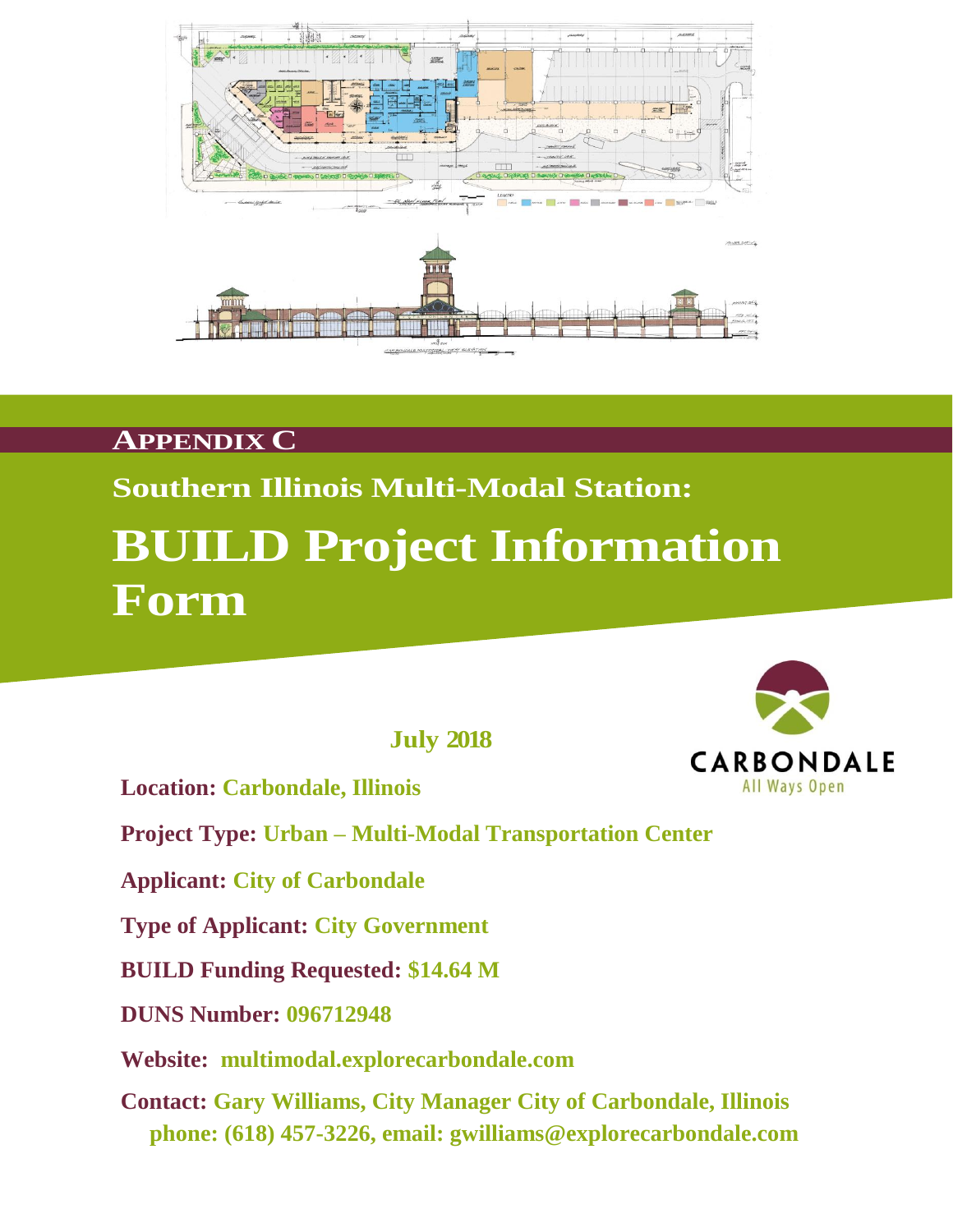### **BUILD 2018 Project Information - Please complete all fields.**

**\*\***PLEASE **DO NOT CHANGE FILE NAME** AND **DO NOT COPY/PASTE** 

2

TO AVOID COMPROMISING FORM INTEGRITY**\*\***

| <b>Field Name</b>                                                   | <b>Response</b>                                                                                                                                                                                                                                                                                                                                                                                                                                                                                                | <b>Instructions</b>                                                                                                                                                                                                                                                                                                                                                                                                                                                                                                                                                                                                                                                                                                                        |
|---------------------------------------------------------------------|----------------------------------------------------------------------------------------------------------------------------------------------------------------------------------------------------------------------------------------------------------------------------------------------------------------------------------------------------------------------------------------------------------------------------------------------------------------------------------------------------------------|--------------------------------------------------------------------------------------------------------------------------------------------------------------------------------------------------------------------------------------------------------------------------------------------------------------------------------------------------------------------------------------------------------------------------------------------------------------------------------------------------------------------------------------------------------------------------------------------------------------------------------------------------------------------------------------------------------------------------------------------|
| <b>Project Name</b>                                                 | Southern Illinois Multi-Modal Station (SIMMS)                                                                                                                                                                                                                                                                                                                                                                                                                                                                  | Enter a <b>concise</b> descriptive <b>title</b> for the project. This will need to<br>be the same title used in the Grants.gov SF-424 submission, as<br>well as the application narrative.                                                                                                                                                                                                                                                                                                                                                                                                                                                                                                                                                 |
| <b>Project Description</b>                                          | This project consists of constructing a regional multi-modal transportation center for Southern Illinois<br>that will service the southern 30 counties of Illinois by connecting existing and expanded transit systems over the W river on Interstate-X between the cities of Y and Z" or<br>including multiple local fixed and deviated route bus services (enhanced to predictable fixed route<br>services), Amtrak rail service, Greyhound bus service, local transit and taxi, bicyclists and pedestrians. | Describe the project in plain English terms that would be<br>generally understood by the public, using no more than 100<br>words. For example, "The project will replace the existing bridge<br>'the BUILD Grant will fund construction activities for streetcar<br>service from location X to location Y." Please do not describe the<br>project's benefits, background, or alignment with the selection<br>criteria in this description field.                                                                                                                                                                                                                                                                                           |
| Urban/Rural                                                         | Urban                                                                                                                                                                                                                                                                                                                                                                                                                                                                                                          | Identify whether the project is located in a rural or Urbanized<br>Area (UA), using the drop-down menu, according to the 2010<br>Census Urban Area designation. Updated lists of UAs are<br>available on the Census Bureau website at<br>http://www2.census.gov/geo/maps/dc10map/UAUC_RefMap/ua<br>L. Urban Clusters (UCs) are rural areas for the purposes of the<br>BUILD Discretionary Grants program. For more information on<br>urban and rural designations, refer to Section C.3.ii of the Notice<br>of Funding Opportunity for the BUILD Discretionary Grants<br>program.                                                                                                                                                          |
| Urbanized Area                                                      | Carbondale                                                                                                                                                                                                                                                                                                                                                                                                                                                                                                     | If you have identified the project as located in a 2010 Census<br>designated Urbanized Area, please provide the name of the<br>Urbanized Area. If you have identified the project as located in a<br>rural area, please type "N/A."                                                                                                                                                                                                                                                                                                                                                                                                                                                                                                        |
| <b>Project Type</b>                                                 | Transit - Multimodal Center                                                                                                                                                                                                                                                                                                                                                                                                                                                                                    | Identify the "Primary" and "Secondary" project type combination<br>that most closely aligns with your project from the choices in the<br>drop-down menu. See the "Project Types" tab in this file for<br>further information and project type definitions. If the drop-<br>down does not appear, please type in your "Primary" project<br>type.                                                                                                                                                                                                                                                                                                                                                                                            |
| <b>Primary Project Location Zip</b><br>Code                         |                                                                                                                                                                                                                                                                                                                                                                                                                                                                                                                | Identify the 5-digit zip code of the project location. If the project<br>is located in multiple zip codes, please identify the most centrally                                                                                                                                                                                                                                                                                                                                                                                                                                                                                                                                                                                              |
| <b>Project Previously Submitted?</b>                                | Yes - More than once                                                                                                                                                                                                                                                                                                                                                                                                                                                                                           | located zip code.<br>Identify whether the project was submitted in a prior<br>BUILD/TIGER round, and if so, whether it was submitted more<br>than once, using the drop-down menu.                                                                                                                                                                                                                                                                                                                                                                                                                                                                                                                                                          |
| <b>Prior BUILD/TIGER Funds</b><br><b>Awarded to Project?</b>        | No                                                                                                                                                                                                                                                                                                                                                                                                                                                                                                             | Identify whether the project has previously received<br><b>BUILD/TIGER funding</b> , and if so, whether that funding was<br>through a planning or capital grant, using the drop-down menu.                                                                                                                                                                                                                                                                                                                                                                                                                                                                                                                                                 |
| Is this part of a Program of<br>Projects?                           | No                                                                                                                                                                                                                                                                                                                                                                                                                                                                                                             | Identify whether the project is part of a Program of Projects. A<br>program of projects consists of independent projects that<br>address the same transportation challenge and whose combined<br>benefits, including funding efficiency, are greater than if the<br>projects are completed individually. Only applicants that<br>generate additional non-Federal revenue as described in Section<br>E.1.i.h. of the Notice of Funding Opportunity for the BUILD<br>Discretionary Grants program may submit applications as part of<br>a Program of Projects. For additional information on Program of<br>Projects eligibility, refer to Section C.3.v. of the Notice of Funding<br>Opportunity for the BUILD Discretionary Grants program. |
| How many applications are a<br>part of this Program of<br>Projects? |                                                                                                                                                                                                                                                                                                                                                                                                                                                                                                                | If this is a part of a Program of Projects, enter the total number of<br>BUILD applications that will be submitted as part of this Program<br>of Projects, including this one. Leave blank if this appliciation is<br>not part of a Program of Projects.                                                                                                                                                                                                                                                                                                                                                                                                                                                                                   |
| <b>Program of Projects Name</b>                                     |                                                                                                                                                                                                                                                                                                                                                                                                                                                                                                                | If this is a part of a Program of Projects, enter a concise<br>descriptive title for the Program. This should be different than<br>the Project Name above and will need to be the same title used<br>across all projects within this Program of Projects. Leave blank if<br>this application is not part of a Program of Projects.                                                                                                                                                                                                                                                                                                                                                                                                         |
| <b>BUILD Request</b>                                                | \$14,640,000                                                                                                                                                                                                                                                                                                                                                                                                                                                                                                   | Enter the total amount of funds requested for this project from<br>BUILD in this application. [Maximum entry \$25,000,000. There is<br>no minimum entry for projects applying strictly for a planning<br>grant; however, for any applications resulting in the completion<br>of construction activities, the minimum urban entry is \$5,000,000<br>and the minimum rural entry is \$1,000,000]                                                                                                                                                                                                                                                                                                                                             |
| <b>Total Project Cost</b>                                           | \$18,300,000                                                                                                                                                                                                                                                                                                                                                                                                                                                                                                   | Enter the total cost of the project. This should be equal to the<br>sum of Total Federal Funding and Total Non-Federal Funding.                                                                                                                                                                                                                                                                                                                                                                                                                                                                                                                                                                                                            |
| <b>Total Federal Funding</b>                                        | \$14,640,000                                                                                                                                                                                                                                                                                                                                                                                                                                                                                                   | Enter the amount of funds committed to the project from ALL<br>federal sources including the proposed BUILD amount. [There is<br>no minimum entry for projects applying strictly for a planning<br>grant; however, for any applications resulting in the completion<br>of construction activities, the minimum urban entry is \$5,000,000<br>and the minimum rural entry is \$1,000,000]                                                                                                                                                                                                                                                                                                                                                   |
| <b>Total Non-Federal Funding</b>                                    | \$3,660,000                                                                                                                                                                                                                                                                                                                                                                                                                                                                                                    | Enter the amount of funds committed to the project from non-<br>federal sources.                                                                                                                                                                                                                                                                                                                                                                                                                                                                                                                                                                                                                                                           |
| <b>Tribal Government?</b>                                           | No                                                                                                                                                                                                                                                                                                                                                                                                                                                                                                             | Select "Yes" from the drop-down menu if the applicant is a<br>federally recognized tribal government.                                                                                                                                                                                                                                                                                                                                                                                                                                                                                                                                                                                                                                      |